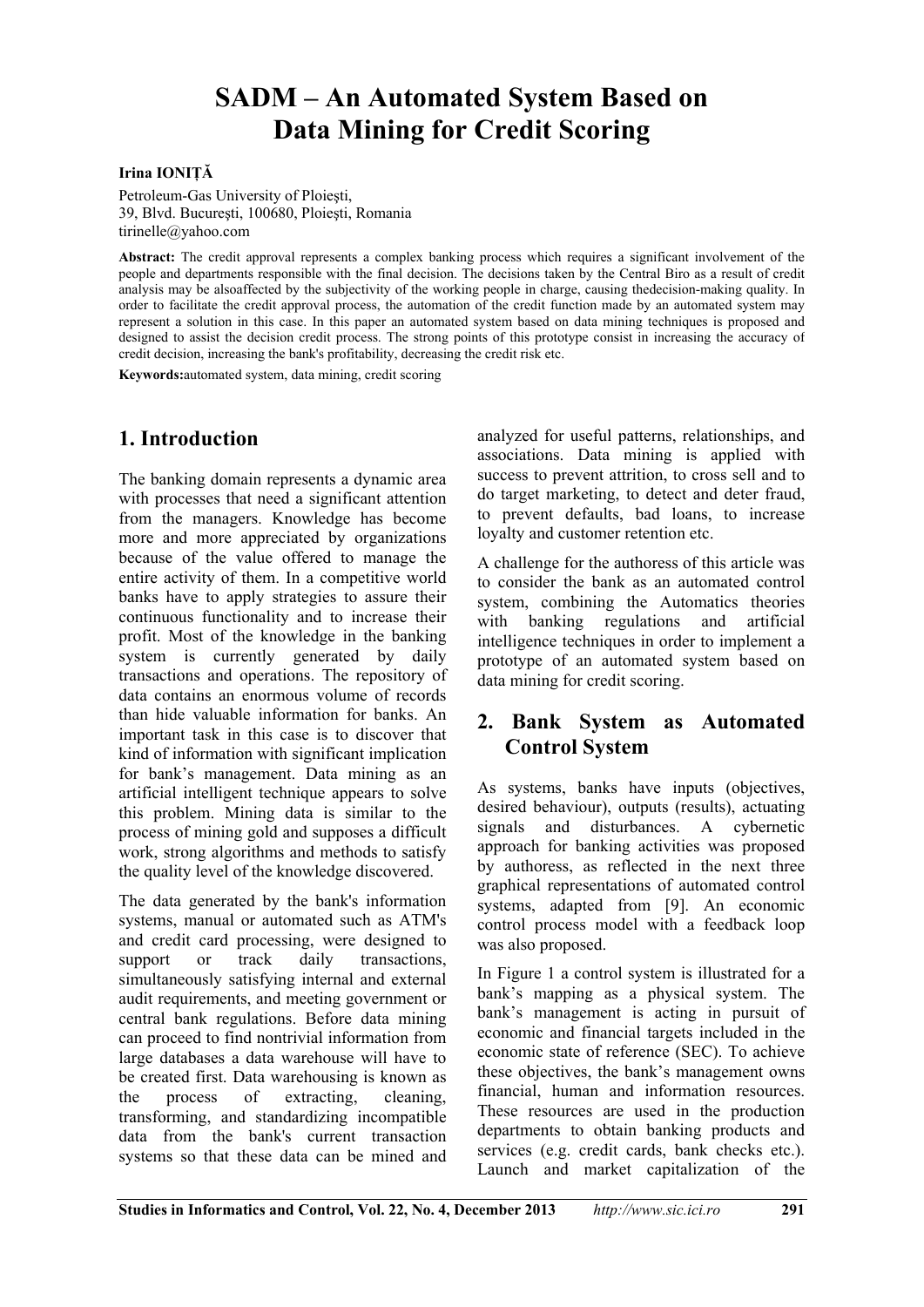

**Figure 1.** Feedback Control System for banking activities [adapted from 9]: CS-FR – control signal financial resources; CS-IR – control signal informational resources; CS-HR – control signal human resources; RES – Reference Economic State; CES – Current Economic State

mentioned products/services is possible only through front office that establishes communication with bank customers. Functional departments process the data regarding production and market bank activities, pursuing the impact of these outputs of the banking system, and provide information to bank management as economic outcomes (e.g. loan portfolio, volume of deposits etc.).

In case the disturbances (monetary policy of National Bank of Romania, the national economy, foreign exchange fluctuations etc.) deviate the results from the initial goals settled by bank's management, controlling variables are adjusted in order to eliminate deviations.

In case of feedback control system regarding bank's activities, functional banking department evaluates the business objectives achieved. The results obtained are compared and, if there are any deviations from the proposed objectives, new control signals are processed to diminish or to remove the existing error. A common example for a control signal is changing banking strategy by reducing the interest.

An advantage for this feedback control architecture is that this type of control ensures the desired performance (bank's objectives) by altering the inputs, as soon as deviations are identified, regardless of what caused the disturbance. An additional advantage of the

proposed feedback control presented in the Figure 1 is that, by analysing the output of a system (economic objectives), unstable processes may be stabilized.

A weakness of the feedback control is the impossibility to recognize and analyse a process deviation that occurred near the beginning of the process until the process output [4]. In this situation, the feedback control will then have to adjust the process inputs in order to correct (remove) the deviation produced.

For the structure proposed in Figure 1, a disadvantage of this control loop is that error cannot be removed immediately, which triggers an imbalance in banking activities during the transient time.

The authoress proposed o second control loop for banking activities represented in Figure 2. In this case, a feedforward control has been chosen. The bank management is informed about the current state and economic trends from the banking market. In these conditions, the control signals are elaborated taking into account both the set points (the banking objectives) and the additional information.

If a disturbance occurs regarding the banking market (i.e. lower demand for certain banking services, the emergence of a new banking market competition, increasing the interest rate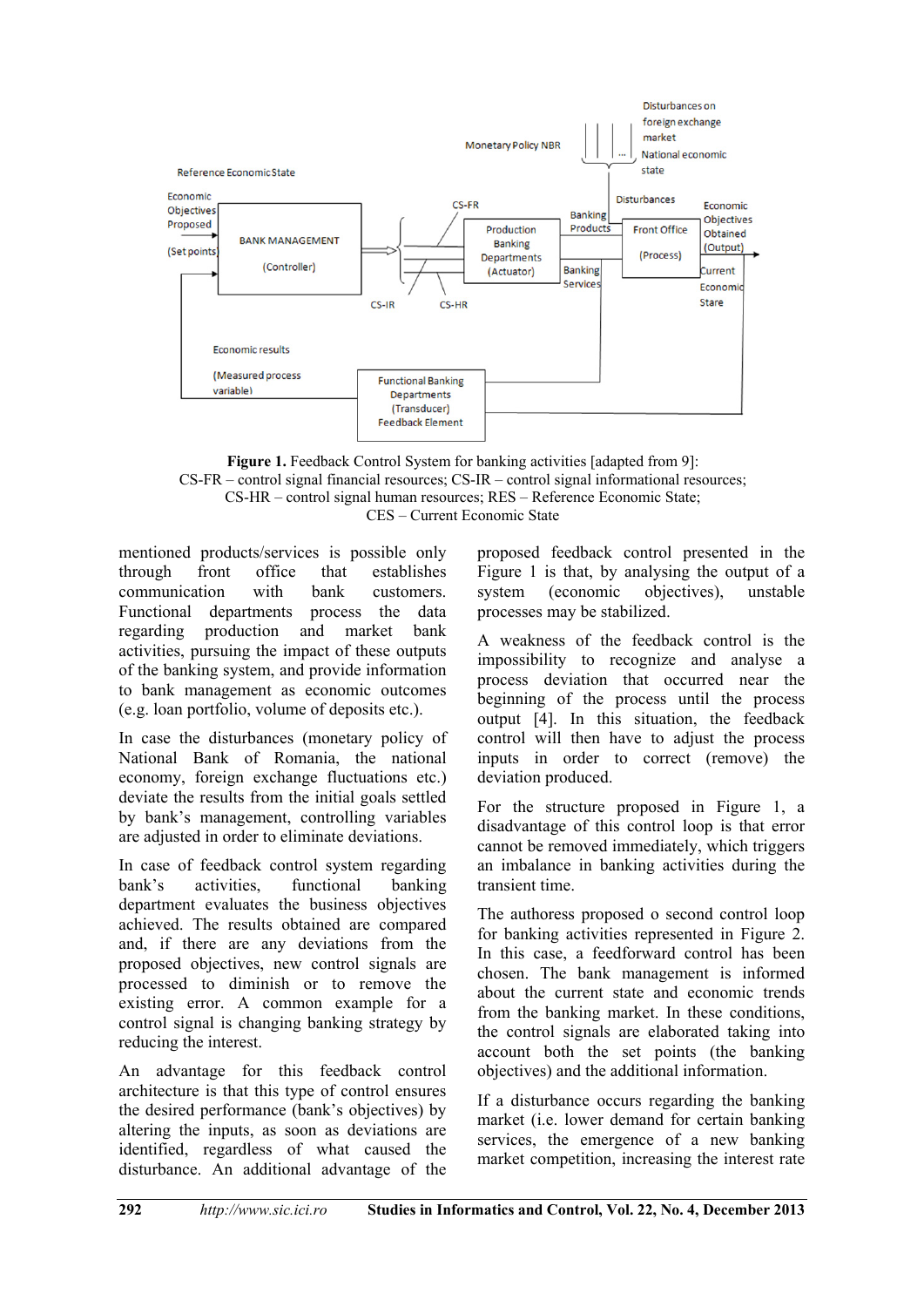

**Figure 2.**Feedforward Control System for banking activities [adapted from 9] CS-FR – control signal financial resources; CS-IR – control signal informational resources; CS-HR – control signal human resources; RES – Reference Economic State; CES – Current Economic State

etc), the bank management will adopt those decisions and will generate those control signals that may prevent the disturbances between economic results. The efficiency of the controller outputs is conditioned by the prediction ability of the bank management. SEC do not change the value for the disturbances taken into account, but when new disturbance factors occur, the current state of the system cannot be equalized with setpoint.

The combination of the two proposed control loops (feedback control and feedforward control) considers both tracing output (controlled variable) relative to the setpoint and the disturbances evolution [8]. In this case, bank management is permanently informed about the changes on the banking market. The resulted automated control system that contains the feedback control and the feedforward control is proposed in Figure 3.

The advantages of both control loops (feedback and feedforward) are cumulated to maintain the outputs of the bank system in concordance with the objectives aimed at and taking into account the disturbances traced.



**Figure 3.** Feedforward Control System for banking activities [adapted from 9]; CS-FR – control signal financial resources; CS-IR – control signal informational resources; CS-HR – control signal human resources; RES – Reference Economic State; CES – Current Economic State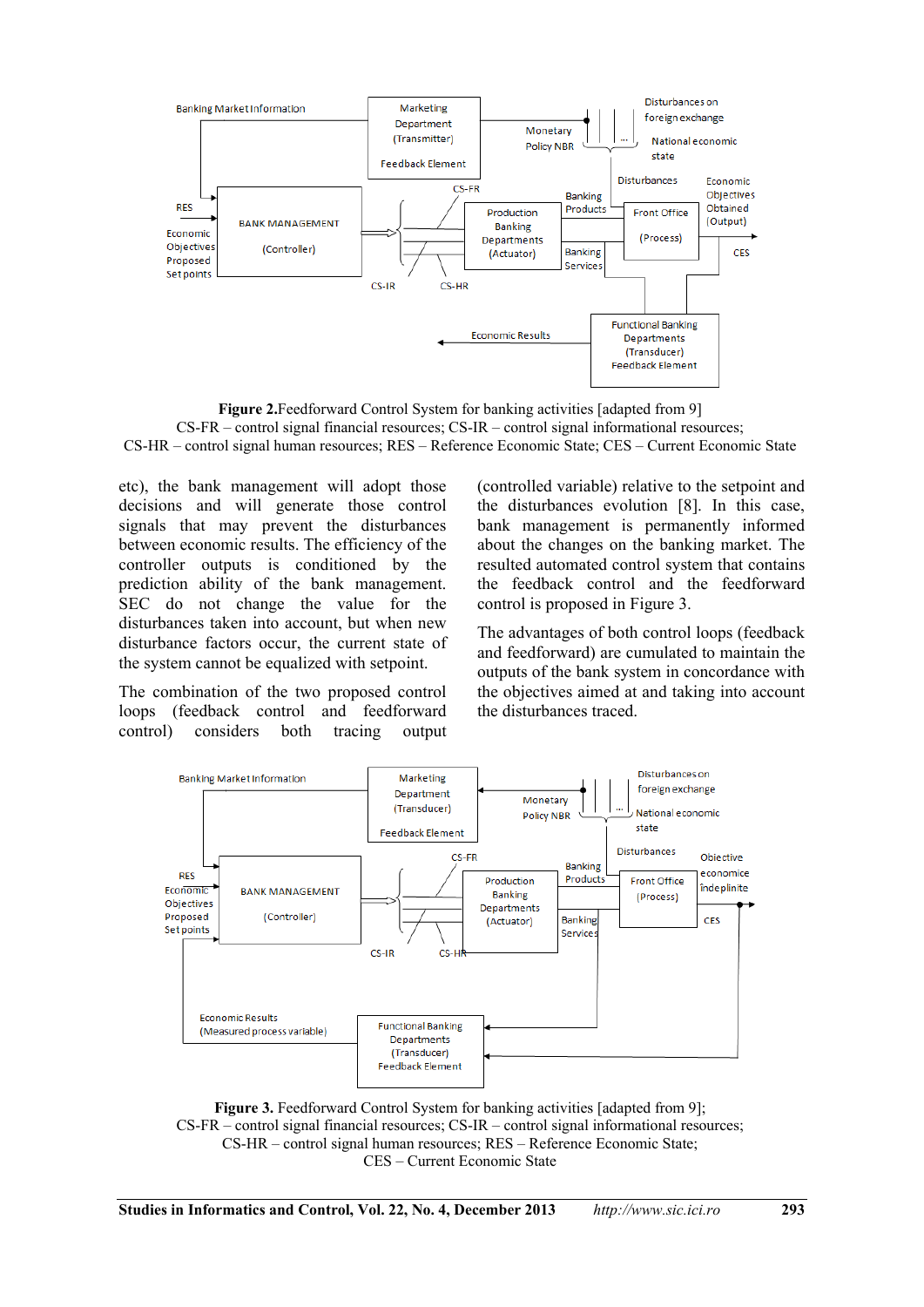# **2. Data Mining and Credit Scoring**

Data mining represents a domain with a wide range of application in finance, medicine, education, engineering, telecommunication etc. Mining data is a sensible task that requires experience and adequate methods for practitioners who want to discover new meanings and connections between data from large repositories [1].

Data mining techniques (clustering, decision trees, association rules, neural networks etc.) can be successfully applied if the following conditions are met:

- large quantities of data are provided;
- variety of data is analyzed;
- database techniques are used;
- information obtained from past data is used;
- $-$  real time analyses are made.

Data mining is the analysis of historical business activities, stored as static data in data warehouses, to reveal hidden patterns and trends [2]. Examples of what businesses use data mining for include performing market analysis to identify new products and services, finding the root cause of manufacturing problems, to prevent customer attrition and to attract new customers, cross-sell to existing customers, and profile customers with higher accuracy [2, 7].

Data mining can contribute to solving business problems in banking and finance by finding patterns and associations in business information and market prices that are not immediately apparent to managers. Data mining techniques can be used to discover hidden knowledge, unknown patterns and new rules from large data sets, which may be useful for a variety of decision-making activity [1, 7].

For bank managers, credit risk assessment is the key component in the process of lending. The objective of credit scoring is to help credit providers to quantify and manage the financial risk involved in providing credit, so that they can make good lending decisions in a short time and more objectively and to predict the probability that a loan applicant or an existing borrower may default or became delinquent.

As a definition, credit scoring represents a numerical expression that indicates the creditworthiness of a person who applies for a loan [5]. To determine whether credit applicants will fraud, it is necessary to use a credit scoring model described by variables indicating the risk of fraud. Identifying the most significant variables for these models is a difficult task, given the large number of data sets used in the designing the credit model phase. In practice, there have been mentioned several methods for determining the characteristics of a credit scoring model, as follows [6, 10]:

- use of the experts' knowledge in lending practices;
- use of the statistic procedure stepwise;
- selection of individual features, by using a distance measure between the feature distributions in case of occurrence/not occurrence of an event.

Variables that usually describe a credit scoring model are classified in four categories as follows: demographic indicators, financial indicators, employment status of the applicant indicators, behavioural indicators [5, 6, 11].

Demographic indicators focus on differences between categories of applicants regarding age, sex, marital status etc. During a numerous of analysed cases it was found that an elder person has a low risk of fraud, as well as a married person who is supposed to be more responsible than a person without such obligations. Also, a person living in a house which is a personal property can guarantee with that building and therefore, has a lower risk of fraud, unlike another person who lives in a rented house.

Financial indicators are significant because these indicators provide the opportunity to identify financial resources of repayment and the gearing ratio for applicant.

Indicators describing the employment status of an applicant provide information about the existence of a salary (if the person is employed for an indefinite period) or on the contrary, the lack of this source of income (for an unemployed person).

Behavioural indicators offer important information about the relations between the applicant and the bank (the history of banking activities regarding the applicant). Guarantees play a major role among the characteristics analysed when applying a credit scoring model, in that they indicate the possibility to recover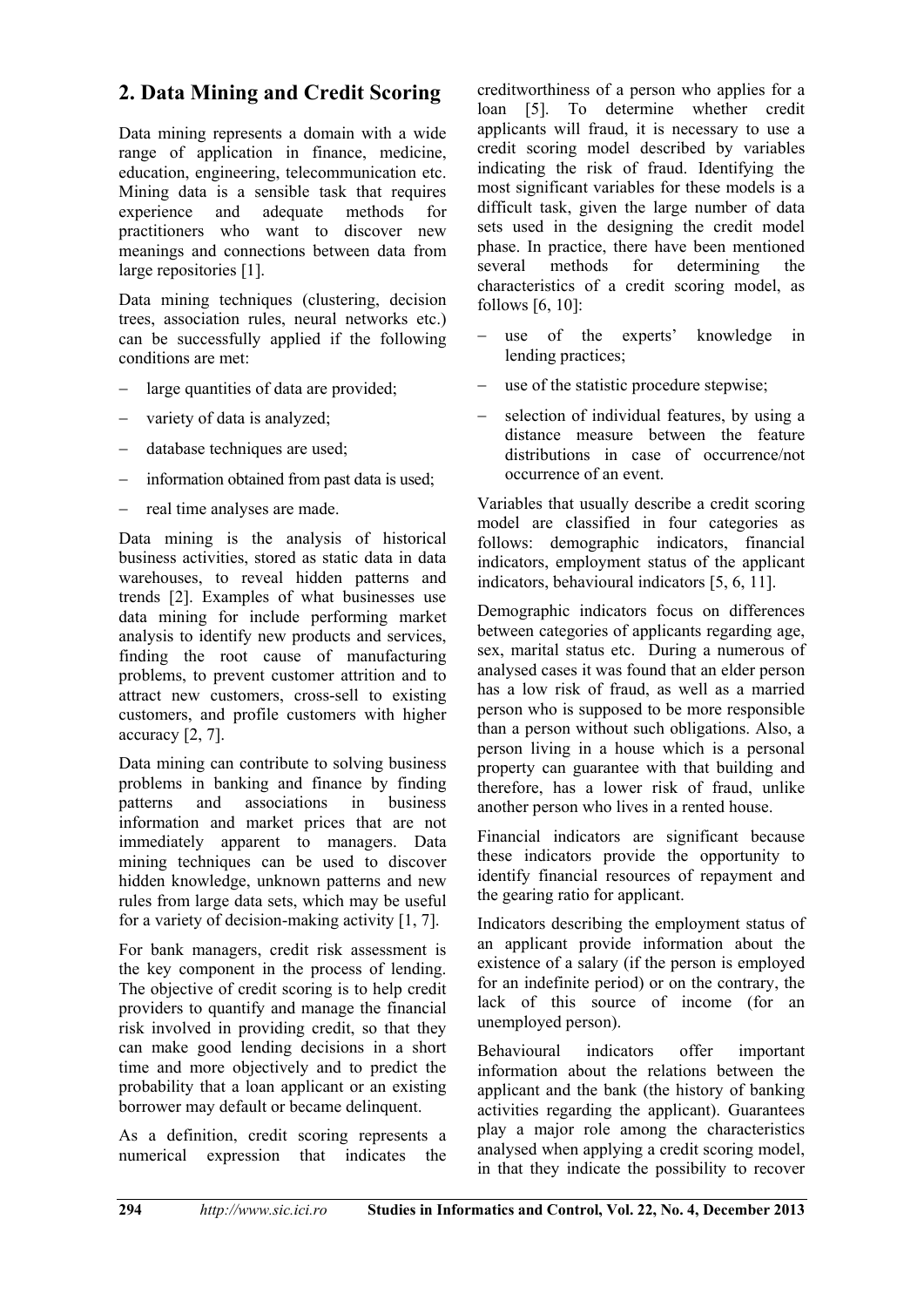the borrowed amount and also provide a financial safety of the applicant.

In the next section, the authoress presents a solution for credit scoring, namely an automated system based on data mining techniques used as a decision system.

#### **3. SADM Architecture and Functionality**

The proposed system consists of eleven modules (Figure 4), each module having a particular task.

patterns from massive customer data. The feedforward control behaviour of the system gives to this module the ability to adapt, in the sense that tracking disturbances (central bank policy, bank policy, economic crisis, etc.) may modify the credit scoring model by adjusting the criteria for the classification of customers. Adjusting Module Classification Criteria (AMCC) is the module responsible for making adjustments to the classification criteria imposed by the bank management. The input variable of Prediction/Classification Module (PCM) is represented by the obtained score or default probability associated to customer



**Figure 4.** The SADM architecture [3]

Data Acquisition Module (DAM) represents the input block and allows storing data entered manually by the customer. Raw data are preprocessed by Data Preprocessing Module (DPP) based specific methods provided by the Preprocessing Methods Module (PMM). The "cleaning" task refers to the frequent operations applied to raw data, operations such as: eliminating extreme values (outliers), filling the missing values (missing values), removing incorrectly entered data, data sampling, variable selection etc. The core module of the automated system is represented by Credit Scoring Module (CSM), which provides the output as default probability of borrower. The role of Data Mining Module (DMM) is to automate the discovery of creditworthiness. Decision module (DM) produces the final decision (that can have the value approved/rejected) and sends the results to the customers' data base to update the stored data. The loan officer is informed about the final decision, in order to transmit it to the borrower. Interpretation Module (IM) has the role to "translate" the input variable (risk classes) into a credit offer which is compared by the Comparison Module (CM). The final decision takes into account the credit desired value (setpoint for the CM block). Adjustments Module (AM) modifies the customer credit option (setpoint for CSM block) in order to obtain a score which will permit a better credit offer.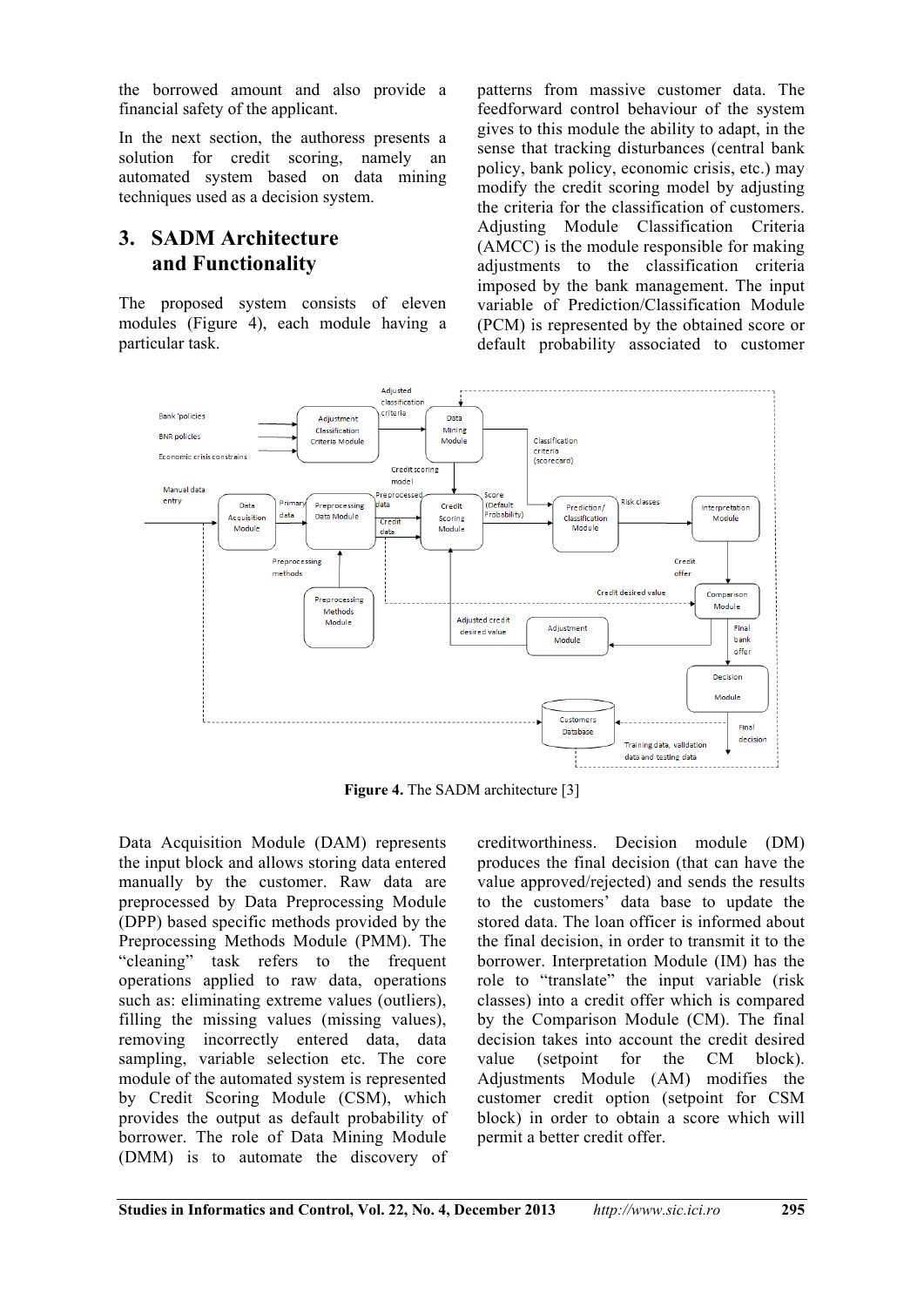

**Figure 5.** SADM – the proposed cascade control scheme; PDM – Preprocessing Data Module; AM – Adjustment Module (Setpoints); CSM – Credit Scoring Module; PCM – Prediction/Classification Module; TI1 – Transducer Input; T1, T2 – Transducers; C1, C2 – Controllers; EE – Execution Element (Actuator); P1, P2 - Processes

The comparative study made by the authoress regarding control loops, constituted a reference support for building cascade control structure that can be associated to the automatic system based on data mining proposed as decision support for credit approval process. Figure 5 represents the obtained control structure where:

- $y_1$  represents the final credit offer of bank (process variable);
- $y_1^i$  customer initial credit application (request);
- $i_1$  credit request indicators (credit amount, credit period etc);
- $m_1$  final credit offer indicators;
- $e_1$  error between credit offer (measure process variable) and request offer (setpoint);
- $-c_1 = y_2^i$  intern control loop setpoint (control signal produced by controller C1);
- $y_2^i$  adjusted indicators for credit setpoint;
- $c<sub>2</sub>$  score (probability of default) (control signal produced by controller C2);
- $y_2$  calculated credit offer (process variable);
- $m_2$  calculated credit offer indicators (measured process variable);
- $u$  risk classes:
- $e_2$  intern control loop error;
- $v_1$ ,  $v_2$  disturbances;
- $\Sigma$  evaluation elements (comparison elements) of errors.

Generally, the output of the primary controller determines the set point for the secondary controller and the output of the secondary controller is used to adjust the control variable [8, 12].

Intern control loop acts more quickly than extern control loop. Once the cascade structure is implemented, disturbances from rapid changes of the secondary controller will not affect the primary controller [8, 13].

In figure 5 the role of secondary controller is taken by the Credit Scoring Module (CSM), while primary controller is represented by the Adjustment Module (AM). In order to have a constant flow of information throughout the control system some conditions need to be applied:

- $-$  there must be an evident relationship between the measured variables of the primary and secondary loops (Credit Offer Indicators and Final Credit Offer Indicators);
- the secondary loop must influence the primary loop (the value of credit scoring model influences the final bank offer);
- the major disturbance to the system should act in the primary loop .

# **4. Credit Scoring Model for SADM**

SADM uses a hybrid credit scoring model which is a combination of four credit scoring models: two regression models (modelRegLog1and modelRegLog2), a neural network model (modelRNA) and a decision tree model (modelDT).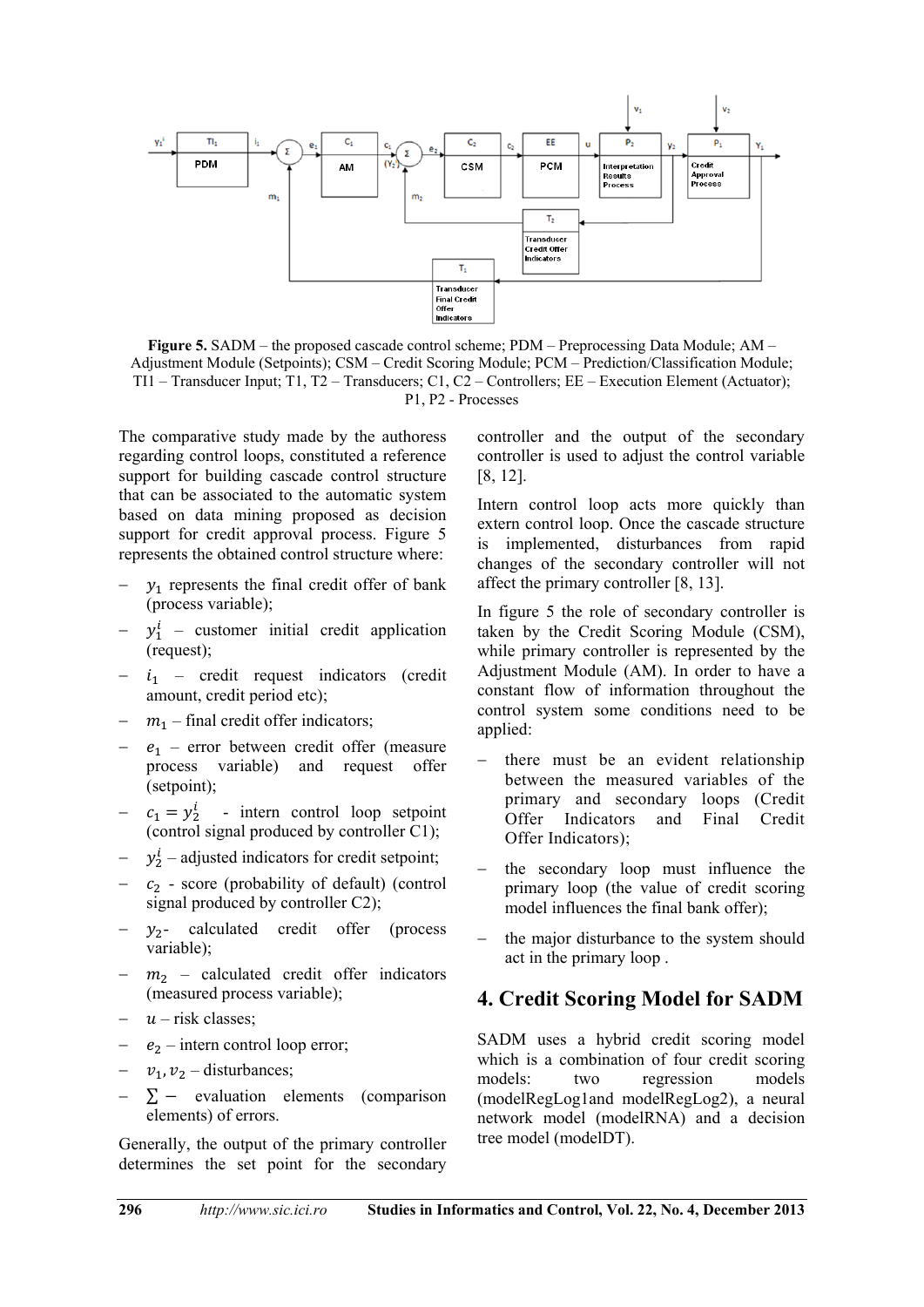The process model tested for SADM has the following expression:

$$
modelSADM = 0.15 \times modelRegLog1+ 0.25 \times modelReglog2+ 0.50 \times modelRNA+ 0.10 \times modelAD
$$
 (1)

The coefficients of the SADM process model were empirically determined after several experiments and tests.

Each credit scoring model produces as output a value (approved/rejected) that is binary encoded (1/0). The final decision regarding credit approval is taken relative to an established threshold (0.60).

$$
BankDecision =(approved, modelSADM > 0,60(rejected, modelsADM  $\leq 0,60$  (2)
$$

According to the control structure associated to the SADM proposed in Figure 5, the process variable (output) is represented by BankDecision, and the cause-and-effect relation has the mathematical expression presented in (2). Considering the binary codification, the cause-and-effect function may be described as follows:

$$
f: [0,1] \to \{0,1\}, y = f(u), \tag{3},
$$

where: u is modelSADM and v is **BankDecision** 

The cause-and-effect relation associated to the actuator (EE)(Prediction/Classification Module /PCM) has the mathematical expression:

$$
f: \mathbb{R} \to \{0, 1, 2, 3, 4\}, u = f(c_2), \tag{4}
$$

where u is the risk class and  $c_2$  represents the score obtained for an applicant. As a result of a significant number of tests realized by the authoress, five risk classes were identified, as it is shown in Table 1.

| <b>Score</b>                     | <b>Risk classes</b>  |
|----------------------------------|----------------------|
| score $>$ 500                    | No risk $(0)$        |
| $300 \leq \text{score} \leq 500$ | Minimum risk (1)     |
| $200 \leq \text{score} \leq 300$ | Medium risk $(2)$    |
| $100 \leq \text{score} \leq 200$ | Significant risk (3) |
| score $\leq 100$                 | Maximum risk (4)     |

**Table 1.** Risk classes

#### **5. Results and Conclusions**

The current paper is based on the research work of the authoress regarding the interpretation of the banking system as an automated system and the modelling of credit scoring process. As a result of the systemic approach of the bank management, the authoress proposed three control structures (feedback control, feedforward control and a combination of the two control structures). By using this framework, an automated control system was designed for mapping the credit scoring process. SADM (automated system based on data mining) contains eleven modules, each module having an associated function. A significant contribution of the authoress is the proposed cascade control structure corresponding to the SADM architecture. The credit scoring model is a linear expression with four components: two regression models (modelRegLog1and modelRegLog2), a neural network model (modelRNA) and a decision tree model (modelDT), the coefficients of the model being obtained after a significant number of experiments. The cause-and-effect relation describing the bank decision uses a binary codification for the response variable (0 rejected, 1- approved) and takes into consideration a threshold as 60%. Also, five risk classes were identified for credit applicants.

Future work will focus on developing the credit scoring model proposed in this paper and in increasing the accuracy of the results.

#### **REFERENCES**

- 1. GORUNESCU, F., **Data Mining. Concepte, Modele şi Tehnici**, EdituraAlbastră, Cluj-Napoca, 2006.
- 2. HAN, J., M. KAMBER, **Data Mining Concepts and Techniques**, San Francisco, Academic Press, 2001.
- 3. IONITA, I., IONITA, L., **A Decision Support based on Data Mining in e-Banking**, Roedunet International Conference (RoEduNet) 2011 10th, 2011, pp. 1-5.
- 4. ILAS, C., **Teoria sistemelor de reglare automată**, Bucureşti, Matrix Rom, 2006.
- 5. LIU, Y., **A Framework of Data Mining Application Process for Credit Scoring**,